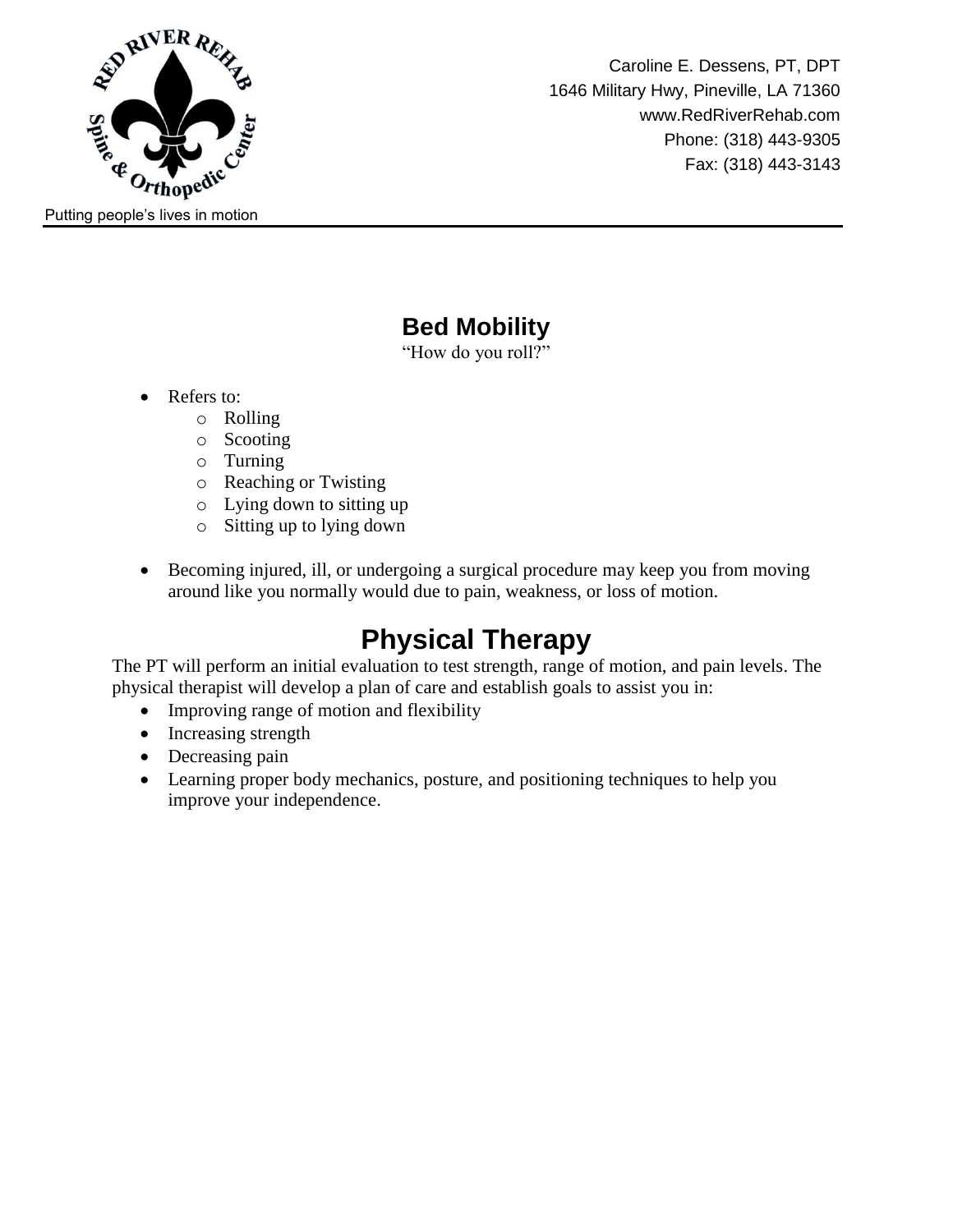

Caroline E. Dessens, PT, DPT 1646 Military Hwy, Pineville, LA 71360 www.RedRiverRehab.com Phone: (318) 443-9305 Fax: (318) 443-3143

Putting people's lives in motion



#### **Log Rolling**

- **Place pillow between knees**
- **Bend knees & Cross your arms over chest**
- **Roll to the side in one motion**
- **Slide elbow underneath your shoulder/side**
- **Move legs off of the bed**
- **Use elbow and hand to push up**

Photo Credit: https://www.saintlukeskc.org/health-library/step-step-using-log-roll-get-out-bed-hip-care#

### **Bridging**

- **Knees bent and feet planted**
- **Lift hips/bottom up toward ceiling**
- **Squeeze buttocks muscles**
- **Lower slowly**







#### **Straight leg Raise**

- $\checkmark$  Bend opposite leg and place foot flat on bed
- **Flex toes back towards you**
- $\checkmark$  Keep leg/knee straight

**Lift leg and lower \*Slow and Controlled\***

Photo Credit: http://www.infobarrel.com/5\_Steps\_to\_Lose\_Your\_Lower\_Back\_Pain